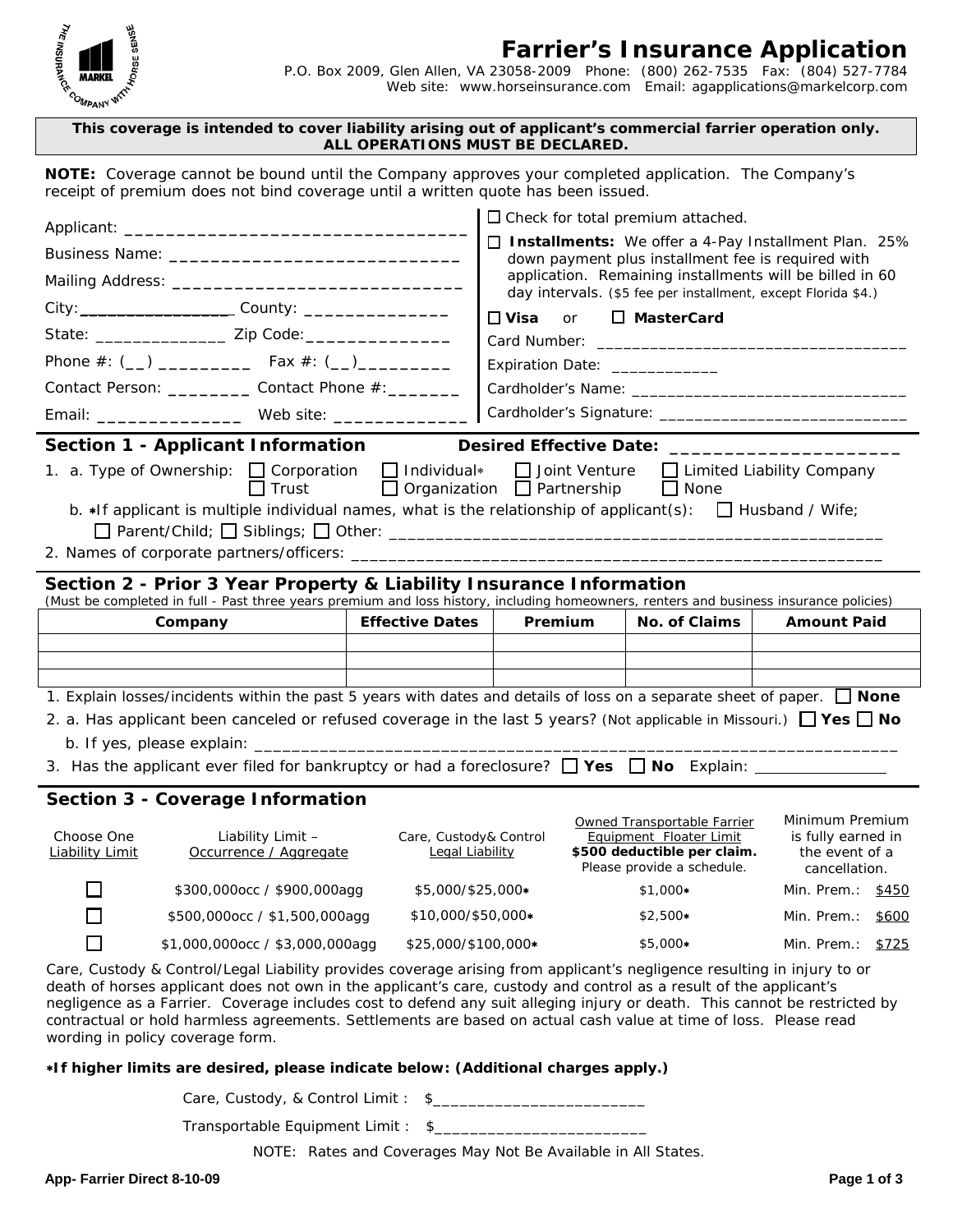## **Section 4 - Farrier Services Information**

| 1. All operations must be declared. Check all that apply.<br>If any of the operations listed below are being conducted by the applicant, complete a Commercial Equine Liability<br>application and appropriate supplement(s)*, located on our website at www.horseinsurance.com.                                                                                                       |               |              |
|----------------------------------------------------------------------------------------------------------------------------------------------------------------------------------------------------------------------------------------------------------------------------------------------------------------------------------------------------------------------------------------|---------------|--------------|
| <i>Operation(s)</i> : $\Box$ No Other Operations $\Box$ Hay/Sleigh Rides<br>$\Box$ Iron Works<br>$\Box$ Riding Instruction<br>$\Box$ Boarding/Breeding $\Box$ Horse Sales<br>$\square$ Pleasure<br>$\Box$ Rodeo*<br>Horse Show Vendor<br>$\Box$ Racing<br>$\Box$ Clinics<br>Pony Rides*<br>$\Box$ Sale of farrier equipment/products<br>$\Box$ Farrier Shows $\Box$ Horse Show Sponsor |               |              |
| 2. Does applicant service animals other than horses? $\Box$ Yes $\Box$ No                                                                                                                                                                                                                                                                                                              |               |              |
|                                                                                                                                                                                                                                                                                                                                                                                        |               |              |
| 3. a. Number of years of experience as a farrier: _______                                                                                                                                                                                                                                                                                                                              |               |              |
|                                                                                                                                                                                                                                                                                                                                                                                        |               |              |
| c. Does applicant hold a certification? $\Box$ Yes $\Box$ No If yes, through what association: $\Box$                                                                                                                                                                                                                                                                                  |               |              |
|                                                                                                                                                                                                                                                                                                                                                                                        |               |              |
| e. Number of years business has been established: _________                                                                                                                                                                                                                                                                                                                            |               |              |
| f. Is applicant a member of: □ AFA; □ BWFA; □ Other: ________________________; □ None                                                                                                                                                                                                                                                                                                  |               |              |
| 4. a. Average number of horses applicant works on each year: ____ (Count each horse only once.)                                                                                                                                                                                                                                                                                        |               |              |
| b. Total annual farrier receipts: \$________ c. Breed and discipline of horses: _____________________                                                                                                                                                                                                                                                                                  |               |              |
| 5. a. Does applicant own horses? $\Box$ Yes $\Box$ No                                                                                                                                                                                                                                                                                                                                  |               |              |
|                                                                                                                                                                                                                                                                                                                                                                                        |               |              |
| b. Are they owned: $\Box$ In Applicant's Individual Name; $\Box$ In Applicant's Business Name; $\Box$ Other: ________                                                                                                                                                                                                                                                                  |               |              |
|                                                                                                                                                                                                                                                                                                                                                                                        |               |              |
| 6. How many horses, not owned by applicant, are stabled/pastured at applicant's premises? $\Box$ None                                                                                                                                                                                                                                                                                  |               |              |
|                                                                                                                                                                                                                                                                                                                                                                                        |               |              |
| 7. Do additional insureds need to be added? (Liability only.) $\Box$ Yes $\Box$ No                                                                                                                                                                                                                                                                                                     |               |              |
|                                                                                                                                                                                                                                                                                                                                                                                        |               |              |
|                                                                                                                                                                                                                                                                                                                                                                                        |               |              |
| 8. a. Does applicant operate the business from: $\Box$ owned premises $\Box$ leased premises $\Box$ other: _________________                                                                                                                                                                                                                                                           |               |              |
| $\Box$ applicant's vehicle (If from vehicle only, go to Question 10.)                                                                                                                                                                                                                                                                                                                  |               |              |
|                                                                                                                                                                                                                                                                                                                                                                                        |               |              |
| Address<br>City<br>State                                                                                                                                                                                                                                                                                                                                                               |               | Zip          |
| c. Number of acres owned: ________<br>Number of acres leased: ____________                                                                                                                                                                                                                                                                                                             |               |              |
| d. Are there other operations conducted on premises?                                                                                                                                                                                                                                                                                                                                   | $\Box$ Yes    | $\Box$ No    |
|                                                                                                                                                                                                                                                                                                                                                                                        |               |              |
| 9. a. Are safety rules posted? (Submit a copy.)                                                                                                                                                                                                                                                                                                                                        | $\Box$ Yes    | $\Box$ No    |
| b. Are "No Smoking" signs posted?<br>(Submit a photo.)                                                                                                                                                                                                                                                                                                                                 | $\sqcup$ Yes  | ∐ No         |
| c. Is the equine law for applicant's state posted? (Submit a photo.)                                                                                                                                                                                                                                                                                                                   | $\square$ Yes | $\Box$ No    |
| 10.a. Number of dogs owned by applicant? _____ _ None Are dogs taken with applicant on service calls? $\Box$ Yes $\Box$ No                                                                                                                                                                                                                                                             |               |              |
|                                                                                                                                                                                                                                                                                                                                                                                        |               |              |
| c. Have there been any incidents of aggressive behavior, including biting?                                                                                                                                                                                                                                                                                                             | $\square$ Yes | $\square$ No |
| d. Are dogs confined while work is being done?                                                                                                                                                                                                                                                                                                                                         | $\square$ Yes | $\Box$ No    |
| 11.a. Are horses shod in an area away from public or other horse traffic?                                                                                                                                                                                                                                                                                                              | $\sqcup$ Yes  | $\Box$ No    |
| b. Describe restraint methods used while shoeing: $\Box$ cross ties $\Box$ live handler                                                                                                                                                                                                                                                                                                |               |              |